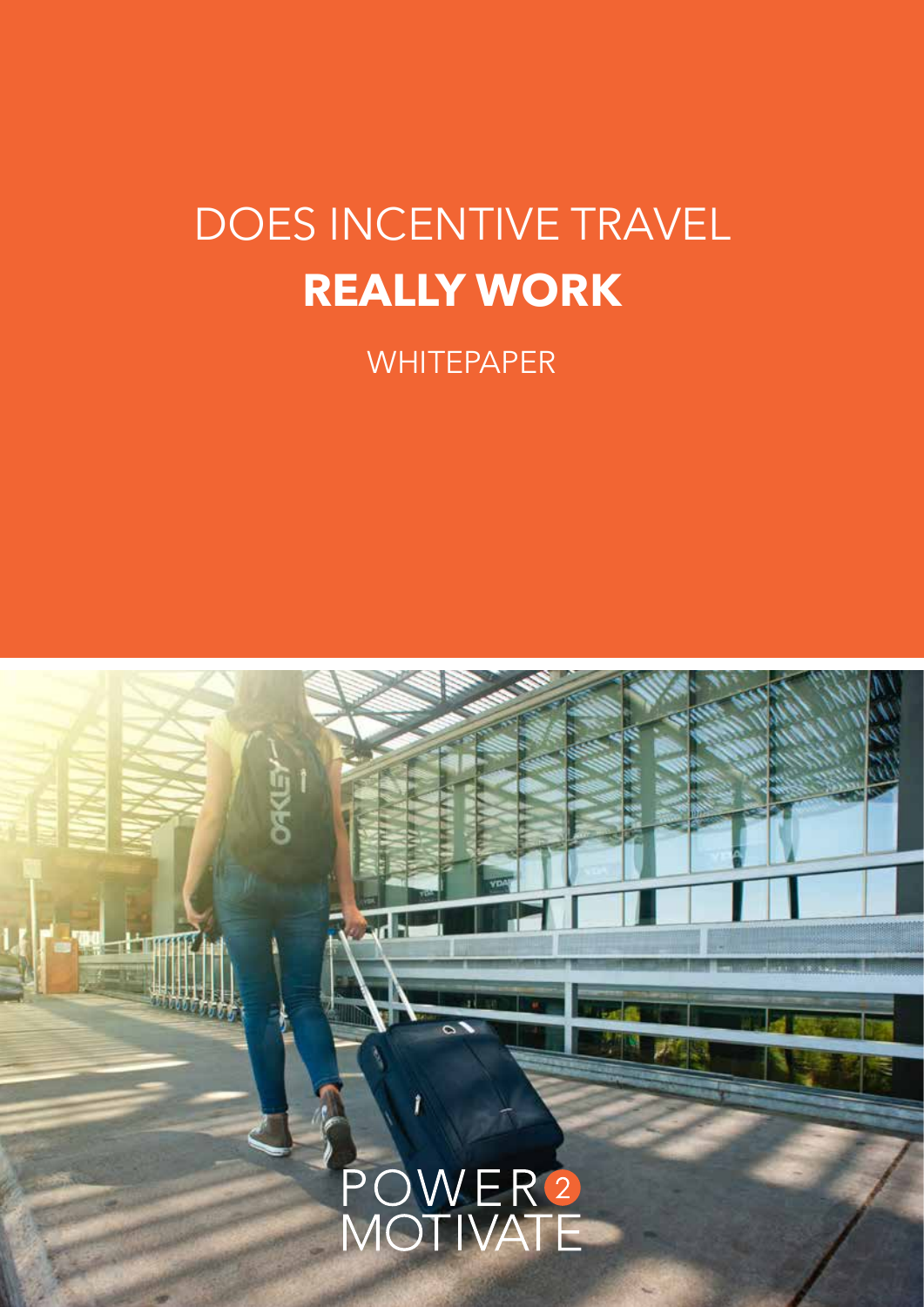

Savvy business owners have long understood what's to be gained from providing employee benefits. Not only do they help retain and motivate existing team members, but they can also differentiate you from competitors to attract the best talent. Even though this is well known, deciding which benefits to offer can be difficult.

Realistically, the best benefits package for your business comes down to what offers the most return on your investment. Office bars and on-site gyms are just a few of the trendy incentives that businesses are providing, but the payoff on these perks is unclear.

At best, some of the more unique perks are fun and contribute to building a positive company culture, but at worst they are underutilised and a drain on resources. After all, it's nearly impossible to offer benefits that appeal to every employee.

An often overlooked but extremely rewarding addition to any benefits package is incentive travel. Don't be put off by your perceived price tag, as you will see, travel incentives provide an astonishing return to your business and can be as extravagant or modest as you need them to be to fit in your budget.

**"Some of the more unique perks are fun and contribute to building a positive company culture, but at worst they are underutilised and a drain on resources. "**

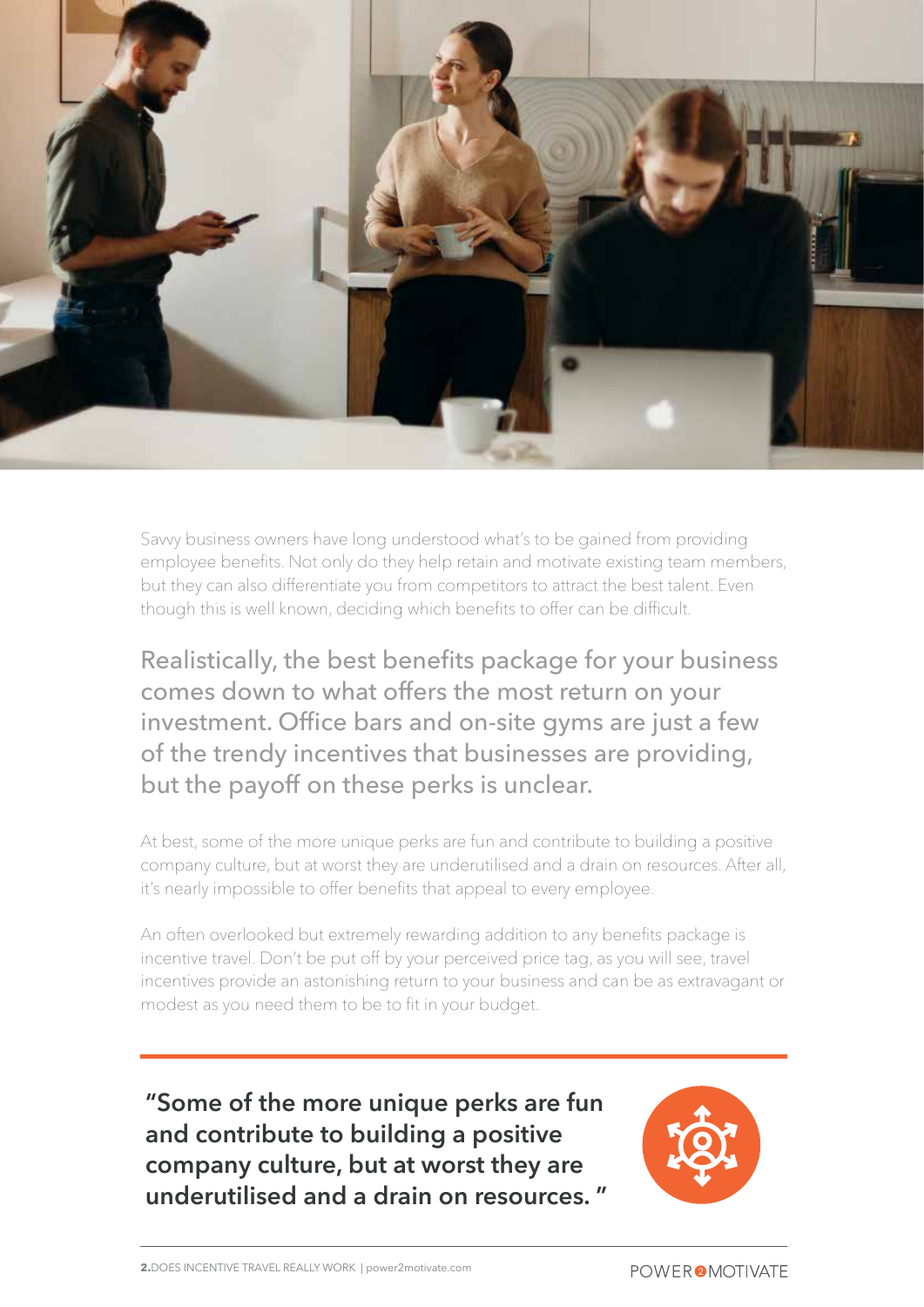

#### **A WORTHWHILE RETURN**

Enough organisations have implemented incentive travel programs for the success of the benefit to be measured - and the results are almost unbelievable. A study conducted by the Incentive Research Foundation discovered that offering employees travel incentives can produce up to a 112% return on their investment.

This incentive effectively improves employee productivity, morale, engagement and retention. In turn, your organisation could see an increase in sales. This is further proven by the fact that businesses using non-financially based rewards systems, like travel, can earn three times as much revenue as their competitors who are not utilising these methods according to a different study by IRF.

This financial gain is not just a short term win, as it's a sustainable program that any organisation can scale to their budget over a prolonged period. Of course, having a successful program in place to achieve these results does require careful planning and an understanding of all the options available.

#### **ATTRACTIVE AND COST-EFFECTIVE DESTINATIONS**

An incentive program is only as good as its rewards, so do your research before committing to any one destination or package. Don't be afraid to open up the discussion among your team members to find a destination that is appealing but also practical for your budget. You don't - and most likely can't - offer luxury getaways to Fiji for everyone!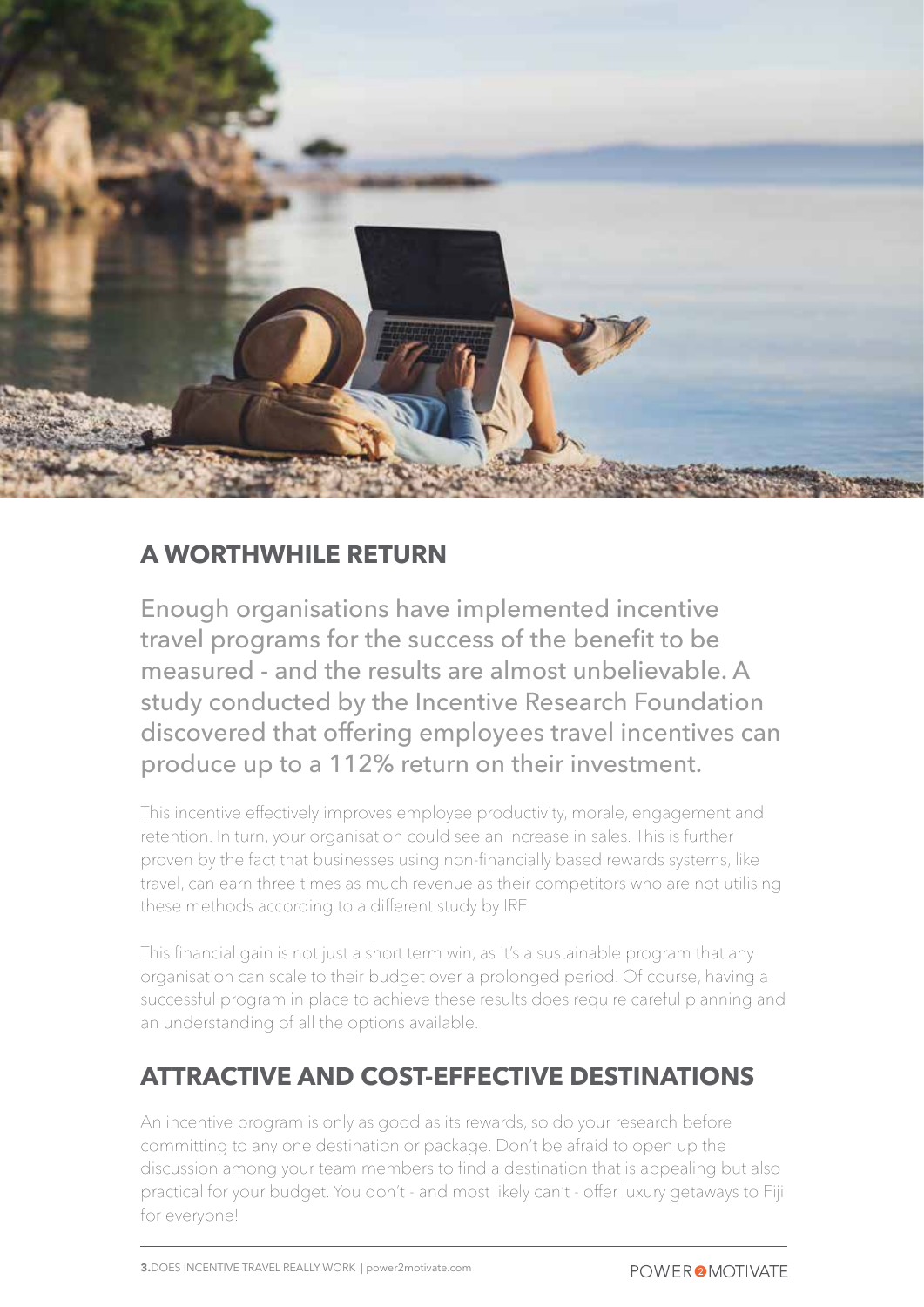

#### **ATTRACTIVE AND COST-EFFECTIVE DESTINATIONS**

It's difficult to please everyone, so try your best to choose a location that has a versatile offering. A little bit of relaxation, some adventure and a temperate climate are some things to look for that will appeal to the most people.

Offering different destinations is also an option. Team members might appreciate having a choice and your incentive will have a wider reach.

Ensuring that the destination of your travel incentive is desirable and cost-effective ensures that you can continue motivating employees through this program for the long term.

### **CONTROL COSTS BY USING A TIERED SYSTEM**

If you're concerned about the initial and recurring costs of a travel incentive program, you may want to consider using a tiered system. Providing different levels of experiences for different employees and achievements can help your business save thousands.

**"Providing different levels of experiences for different employees and achievements can help your business save thousands."**

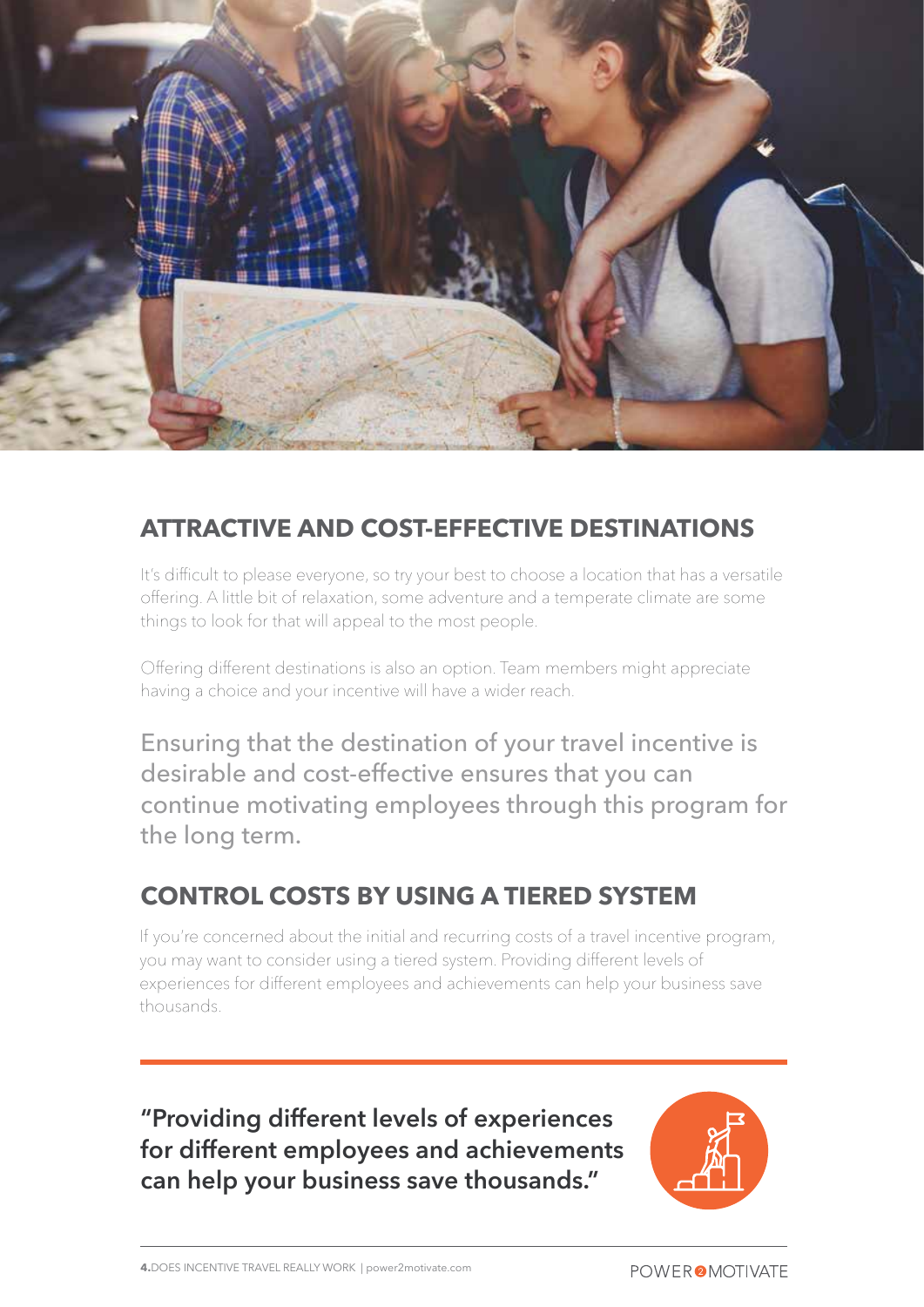

### **CONTROL COSTS BY USING A TIERED SYSTEM**

The problem occurs when junior employees or new team members feel excluded from the incentive or feel like it's unattainable at their level. You want everyone to feel like their work is valued and worthwhile, so having an incentive program in place that allows junior team members to participate is essential to the success of the plan.

This can be as easy as allowing a lower tier of travel so new employees can go on day trips or travel locally while senior staff are still offered high-end vacations that match their level of contribution to the company. Again, incentive travel programs can be customised to your budget and the needs of your organisation, and with different tiers no one needs to be excluded.

### **SOMETHING FOR EMPLOYEES TO LOOK FORWARD TO**

One of the reasons that incentive travel works is because it gives employees something to look forward to. They are motivated to not just meet deadlines and expectations, but to surpass them because they know they will be rewarded for doing so.

Offering these once-in-a-lifetime experiences also proves your commitment to helping employees achieve the very desirable but sometimes hard to obtain, work-life balance.